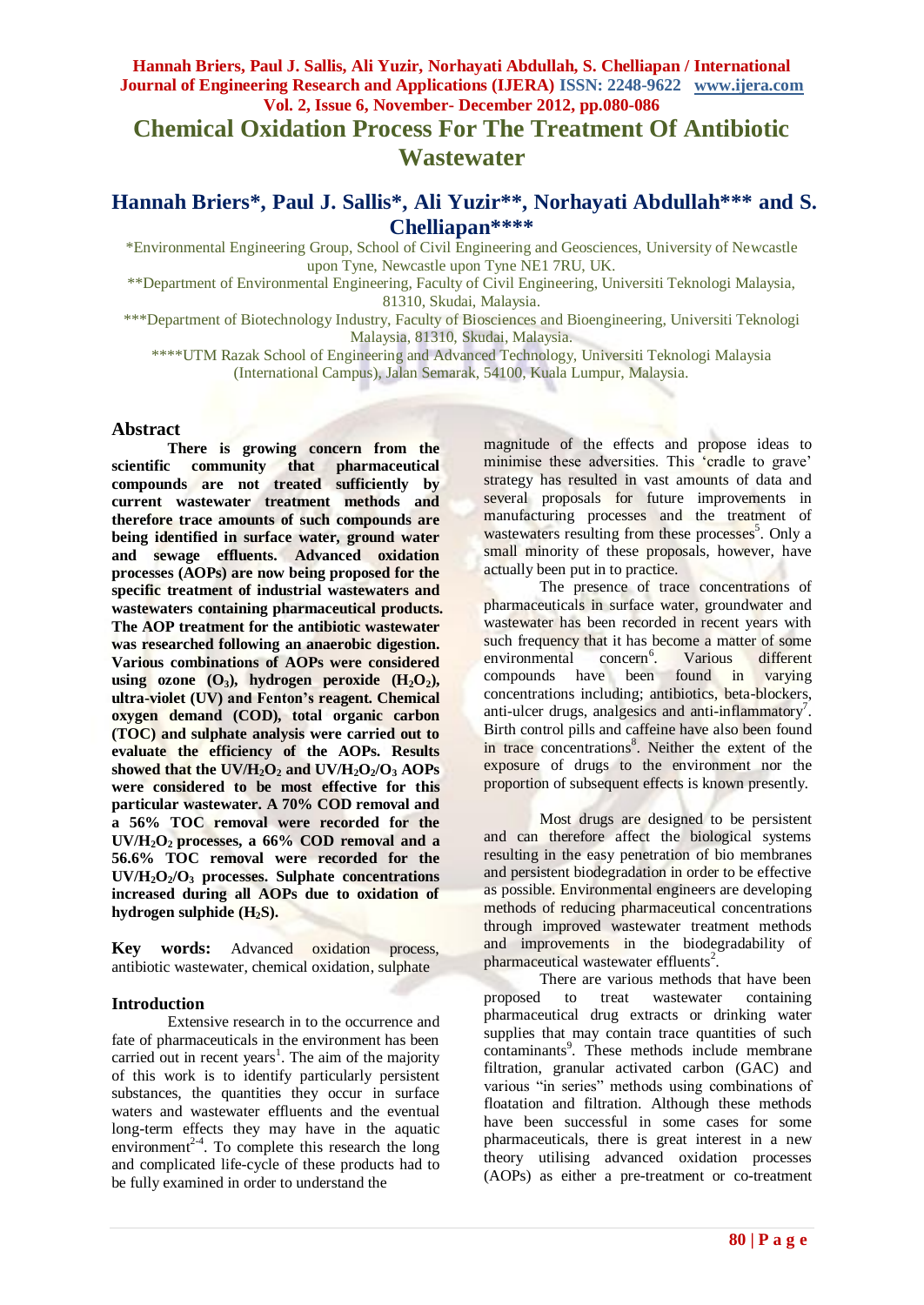stage of the wastewater treatment process $^{10}$ . This method has not only been highly successful in reducing contaminant concentrations, it has also been deemed suitable for treatment of high strength industrial wastewaters containing particularly persistent compounds.

The AOPs use a combination of strong oxidising agents such as  $O_3$ ,  $H_2O_2$ , UV and Fenton's reagent<sup>11</sup>. When used individually or in combination (e.g.  $O_3$  with  $H_2O_2$ ) they can provide an efficient alternative for treatment of pharmaceutical alternative for treatment of pharmaceuticum<br>wastewater<sup>12</sup>. This particular study examines pharmaceutical wastewater from the production of an antibiotic. Various AOPs were applied to the wastewater in order to determine significant effects of each individual or combined process. The evaluation of these processes took in to account overall efficiencies of the processes and also economic measures and practical measures for applying such treatment methods in practice.

The aim of this research was to investigate treatment methods for the antibiotic wastewater using  $(O_3)$ , hydrogen peroxide  $(H_2O_2)$ , ultra-violet (UV) and Fenton"s reagent.

# **Material and Methods**

The apparatus for  $O_3$ , UV,  $H_2O_2$  and Fenton"s reagent were set-up according to the following specifications: O<sub>3</sub> generator Model BA-023 UK, measured using Standard Method 2350E "O3 /Demand Requirement - Semi Batch Method",  $O_3$  output was set at 1.6% with flow rate of 1 Lmin<sup>-1</sup> at  $200V$ ; Fenton's reagent: Ferrous Sulphate (FeSO<sub>4</sub>) – 6% solution,  $H_2O_2$  – 30 % solution;  $H_2O_2$ : 30% w/v; UV: Pond-Clear UV6 Model UK with 6W bulb and 254nm.

The antibiotic wastewater was taken from an effluent anaerobic reactor treating real pharmaceutical wastewater and contains the following characteristics: COD, 1931 mgL<sup>-1</sup>; TOC, 148.6 mg.L<sup>-1</sup>; sulphate, 102.2 mgL<sup>-1</sup> and pH, 8.2. Around 500ml samples of wastewater used in each experimental run and subjected to 3 h reaction period. Control sample (time zero) was also examined. "Free pH' used in each case and all experiments were repeated 3-fold and average values taken.

All chemical analysis was performed according to standard methods<sup>13</sup>: COD using Standard Method 5220C Closed Reflux Titrimetric Method, total organic carbon (TOC) using Standard Method 5310A and sulphate analysis by Dionex DX-100 Ion Chromatograph. Duplicate readings taken for each sample and then averaged. Statistical analysis using standard deviations of the means for each AOP were calculated to assess any significant differences in the data. T-testing carried out on  $0 60 \text{ mgL}^{-1} \text{ O}_3/\text{H}_2\text{O}_2$  and a 2-sample t-test was used to evaluate any significant difference between 6 - 20  $mgL^{-1}$  H<sub>2</sub>O<sub>2</sub>/UV.

# **Results and discussion Ozone/Hydrogen Peroxide** *COD Removal*

The results show a general pattern of increasing COD removal with increased  $H_2O_2$  dose (Figure 1). T-tests show there is a significant difference between samples with initial and  $H_2O_2$ added. It is evident, however, that an optimum dose exists which needs further examination when combining  $H_2O_2$  and  $O_3$  with UV. The results appear to show that at concentrations of 6 and 20  $mgL^{-1}$ , percentage reduction of COD is highest at values of 50% for each. However, the standard deviations, calculated from the means of these experiment show that there is no significant difference between the COD removal efficiency for 6 to 20 mgL<sup>-1</sup> of  $H_2O_2$ . Therefore,  $H_2O_2$  concentrations of 6 and 20 mgL<sup>-1</sup> were both further examined when considering UV combined AOPs to investigate which concentration is most effective; the upper limit or the lower limit.

At  $H_2O_2$  doses of 60 mgL<sup>-1</sup> a marked increase of 53% is witnessed (not shown on Figure 1) denoting an inhibitory effect. This is caused by the  $H_2O_2$  accumulating in water and acting as a radical scavenger hence suppressing the removal of COD<sup>14</sup>. The increase in removal efficiency between the initial (zero)  $H_2O_2$  dose and  $2 - 30$  mgL<sup>-1</sup> doses proves that  $O_3$  as an individual AOP is not as efficient as when combined with other oxidants. The formation of hydroxyl radicals will be greatly accelerated by the addition of  $H_2O_2$  until a maximum (optimal) is met. The overall process of radical oxidation is much faster than direct oxidation by  $O_3$  which has a much lower oxidation potential. The lowest COD value achieved here is  $960 \text{ mgL}^{-1}$ . This is still a high value if this AOP is to be considered the final method of treatment.

# **Figure 1**

# **TOC Reduction**

TOC removal efficiency (Figure 2) steadily increased with increased  $H_2O_2$  dose and few inhibitory effects were witnessed as in the case of COD, the highest removal efficiency being 31.8% at  $60 \text{ mgL}^{-1}$  of  $H_2O_2$ . The lower percentage removal may be due to certain resistant organic compounds which may not be oxidised during TOC analysis and therefore any data recorded is a slight underestimate. The TOC removal efficiency for  $O_3$  as a single AOP was 7.6% and it is therefore evident that the addition of  $H_2O_2$  increases efficiency in this case. T-tests indicate that there is a significant difference between sample means demonstrating that TOC values decrease with increased  $H_2O_2$  concentrations.

**Figure 2**

# *Sulphate Analysis*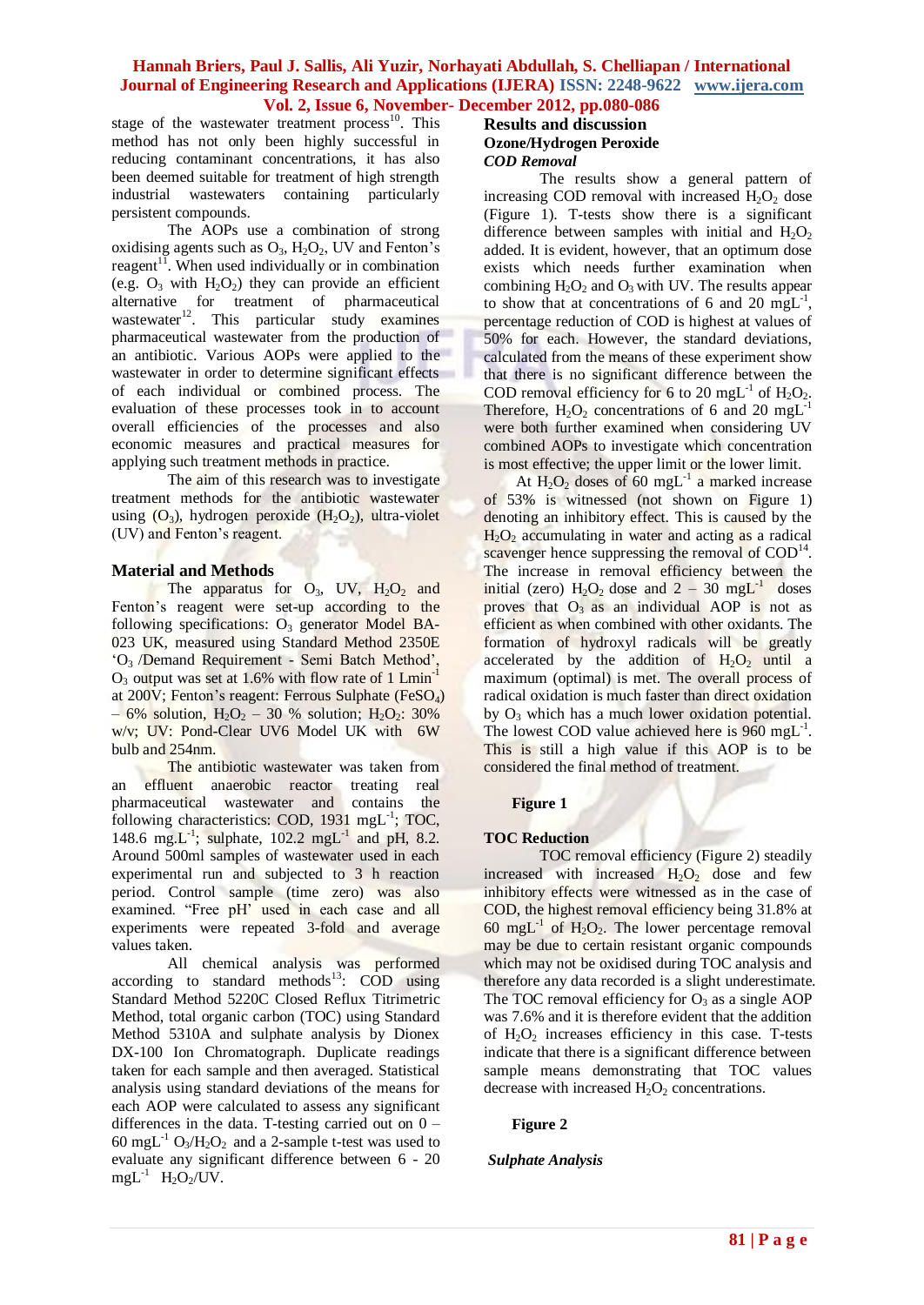The wastewater examined had a low original content of sulphate at  $102.2 \text{ mgL}^{-1}$ . The odour of the untreated wastewater was particularly strong. It had undergone anaerobic digestion previously and so it was evident that the anaerobic micro-organisms had reduced any sulphate to sulphide meaning a strong hydrogen sulphide odour/gaseous emission. The AOP results in an increased level of sulphate, with a maximum 45% increase at 60 mgL<sup>-1</sup>. Levels of 159.9 to 184.5 mgL<sup>-1</sup> were recorded after 3 h contact time (Figure 3).

### **Figure 3**

### **Ozone/Hydrogen Peroxide/UV**

Having found two possible optimum concentrations of  $H_2O_2$  when combined with  $O_3$  (6 and 20 mgL $^{-1}$ ), it is possible to investigate the efficacy of this system and examine whether the addition of UV can have a positive effect on COD and TOC reduction and further investigate sulphate increase data. Figure 4 shows the comparative COD data and by calculating the COD removal efficiency for each sample and taking the mean, the effect UV has as an AOP can be seen more clearly.

The results show clearly that UV with 6  $meL^{-1}$  H<sub>2</sub>O<sub>2</sub> produces the greatest COD reduction overall at 70% (Figure 5). Second to this is the UV,  $H_2O_2$  6 mgL<sup>-1</sup> and  $O_3$  system at 66%. It is evident from the graph that the lower dose of  $H_2O_2$  (6 mgL<sup>-1</sup>) has a more positive effect on the efficiency of the AOP than the higher dose  $(20 \text{ mgL}^{-1})$ . This implies that an optimum dose also exists when  $H_2O_2$  is combined with UV. Statistically, no significant difference was apparent between the means of samples  $UV/H_2O_2$  6 mgL<sup>-1</sup> and  $UV/H_2O_2$  20 mgL<sup>-1</sup>. It is apparent, however, due to the nature of the data set that a difference does exist if the small % differences between all samples investigated are taken in to account.

Generally, the COD removal efficiency is much higher with the addition of UV than with  $H<sub>2</sub>O<sub>2</sub>$  and  $O<sub>3</sub>$  alone. It is apparent that if COD values of lower than  $1000 \text{ mgL}^{-1}$  are required, UV must be applied to ensure effective COD removal for this particular wastewater. However, the key is accelerating the formation of the hydroxyl radicals.  $UV/H<sub>2</sub>O<sub>2</sub>/O<sub>3</sub>$  is the strongest form of oxidation although for this particular wastewater, UV and  $H_2O_2$  is sufficient to increase the efficacy of the AOP. The final COD values recorded in this case range from 580 to 700  $mgL^{-1}$ . Longer contact times of the wastewater effluent with UV should allow for COD values to be recorded at  $< 500$  mgL<sup>-1</sup>.

**Figure 4 Figure 5**

# **Total Organic Carbon**

Figure 6 shows the pattern of TOC decrease over time and the averaged values of TOC removal efficiency show more clearly the effect UV has on TOC reduction. Figure 7 shows that under UV and a  $H_2O_2$  dose of 6 mgL<sup>-1</sup>, a 56.0% TOC removal can be achieved. This is slightly increased to 56.6% with additional  $O_3$  treatment. T-tests show a significant difference between samples  $UV/H_2O_2$  6 mgL<sup>-1</sup> and  $UV/H<sub>2</sub>O<sub>2</sub>$  20 mgL<sup>-1</sup>. Once more the TOC removal efficiency overall are higher than with only the  $H_2O_2$ and  $O_3$  combination processes. TOC values of less than 70 mgL<sup>-1</sup> are recorded via  $O_3/H_2O_2/UV$ combined AOPs. These levels may be lowered with longer reaction times with UV and  $O_3$ .

**Figure 6 Figure 7**

# **Sulphate Analysis**

Figure 8 shows that the greatest increase (%) in sulphate is produced when UV,  $H_2O_2$  and  $O_3$ are combined (with 6 mgL<sup>-1</sup> of  $H_2O_2$ ); an increase of 44% is witnessed. The COD and TOC values indicate that increase levels of oxidation are achieved by the addition of UV. This is evident by comparing the UV-combined AOP sulphate results with the  $O_3/H_2O_2$  AOP sulphate results where slightly higher figures are witnessed under UV treatment than  $O_2/H_2O_2$ . Interestingly, UV as a single treatment does not increase sulphate levels as significantly as with other AOPs.

**Figure 8**

# **Fenton's Reagent**

Due to time constraints, the Fenton's reagent reaction was applied to the wastewater and stirred continuously for three hours; ideally longer reaction times are required with the end-point of the reaction signified by a distinct colour change<sup>15</sup>. The reaction was duplicated for purposes of accuracy. A third experiment could not be undertaken at this stage. Fenton"s reagent has shown the ability to reduce COD levels to  $890 \text{ mgL}^{-1}$ ; a 54% decrease. The most efficient  $O_3/H_2O_2$  combined AOP achieved a 50% COD removal and the most efficient UV - combined AOP achieved a 70% removal. The efficacy of the Fenton"s system is therefore slightly better than  $O_3/H_2O_2$  systems for this particular wastewater. Further research on Fenton"s reagent would allow for reaction times to be further investigated and dose requirements  $(FeSO<sub>4</sub>, H<sub>2</sub>O<sub>2</sub>)$  to be experimented with, in order to find optimal levels. From the above results it can be concluded that the four most efficient AOPs were as follows:  $O_3/H_2O_2$  6 mgL<sup>-1</sup>, UV/  $H_2O_2$  6 mgL<sup>-1</sup>,  $UV/O_3/H_2O_2$  6 mgL<sup>-1</sup> and Fenton's reagent (Table 1). Figure 9 shows that overall, considering COD removal, TOC removal and sulphate increase, the AOP that is deemed to be most efficient is UV,  $O_3$ and  $H_2O_2$  6 mgL<sup>-1</sup>, followed closely by UV and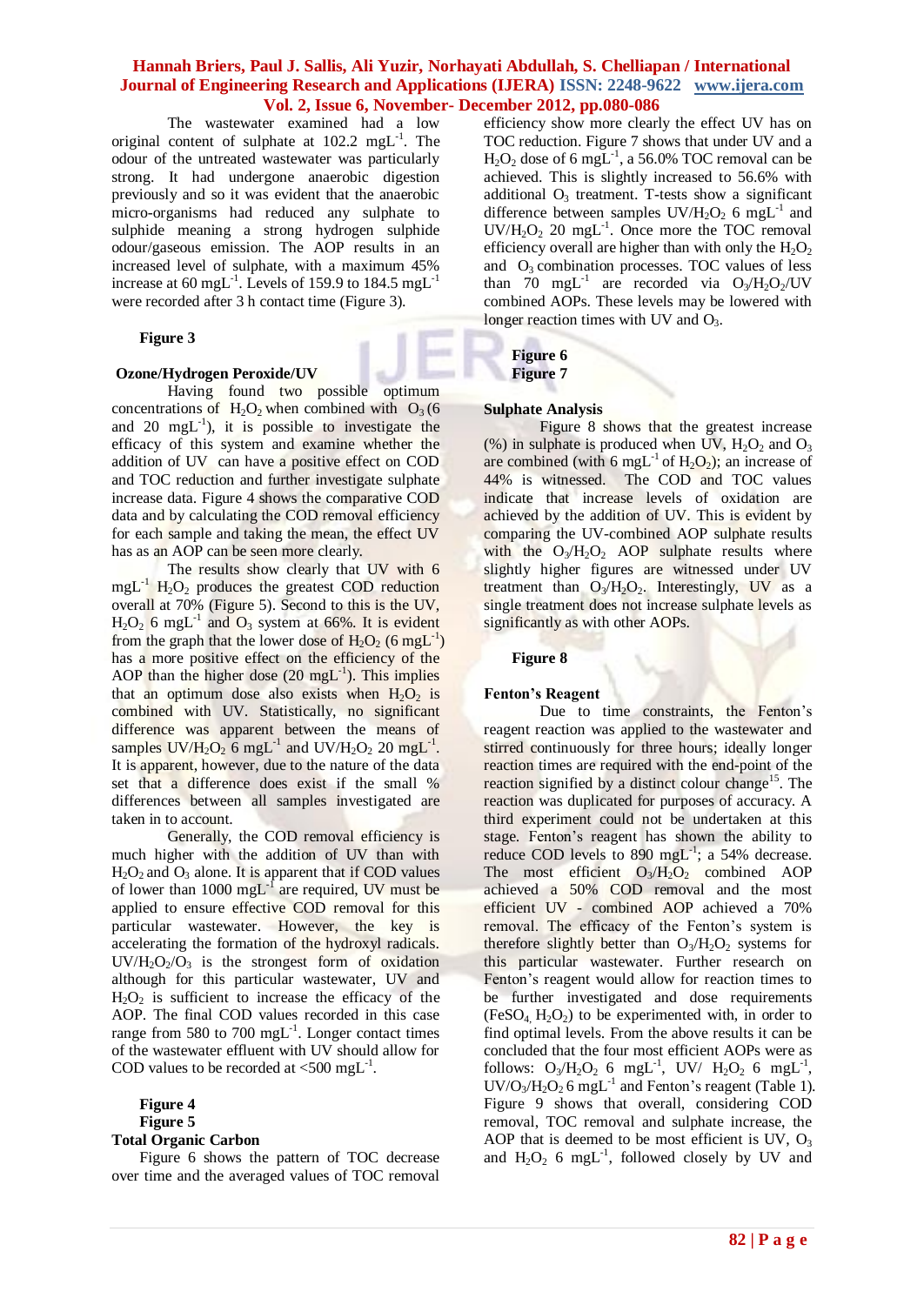$H_2O_2$  6 mgL<sup>-1</sup> alone. This is shown by an even distribution within the bars.

**Table 1 Figure 9**

# **General discussion**

The COD values overall show the amount of oxygen consumed in the oxidation of organic and oxidizable inorganic materials in the wastewater. Although large COD removal efficiency were achieved, the high initial COD value  $(1931 \text{ mgL}^{-1})$ means that the lowest COD value achieved via AOPs in this case, is only 560  $mgL^{-1}$ . This is still high if AOPs were applied post-anaerobic digestion as the final stage of the wastewater treatment process. The most efficient system proved to be UV combined with 6 mgL<sup>-1</sup> of  $H_2O_2$ . The least efficient system was  $O_3$  alone and  $O_3$  with 2 mgL<sup>-1</sup> of  $H_2O_2$ . As mentioned previously, an increase dose of 60  $mgL^{-1}$  H<sub>2</sub>O<sub>2</sub> exerted an inhibitory effect on the AOP. There is a theory that  $O_3$  AOPs alone will be equally as efficient as combined systems. This is due to the hypothesis that  $O_3$  can breakdown the organic waste which will yield  $H_2O_2$  and therefore ozonation can take place without the extra addition of  $H_2O_2$ . The results here show that  $O_3$  alone is not as effective without  $H_2O_2$ , for this particular wastewater. It is possible that  $O_3$  ability to yield its own  $H_2O_2$  is at a much slower rate than if  $H_2O_2$  is added artificially to the system. Overall, the increase in COD removal indicates an increase in the biodegradability of the antibiotic wastewater but it is evident that either: longer reactions times are required to further remove COD or further treatment of the wastewater is required following the AOP to further decrease the COD levels of the water e.g. flocculation.

The TOC percentage removals quantify the proportion of organic material that has been oxidised during the AOP. The largest TOC removal efficiency was reported during the  $O_3/H_2O_2/UV$ APOs, where a 56.6% removal was recorded. This particular AOP has been proven to be particularly intense in the treatment of various different industrial wastewaters. The efficacy of the AOP is largely dependent on the type of wastewater being treated. In this case, it is evident, that due to the initial strength of the wastewater (i.e. high TOC and COD levels), high strength or highly intense treatments are required if TOC levels are to be removed to a suitable standard. During treatment with  $O_3$  and low concentrations of  $H_2O_2$ , the TOC content of the samples was not reduced by any significant amount; only 8.1% with  $O_3$  and  $H_2O_2$  2  $mgL^{-1}$ . An increase in  $H_2O_2$  concentration did increase TOC removal but it wasn"t until the introduction of UV that any significant changes in the wastewater samples were witnessed.

In the post-anaerobic digestion, sulphur is mainly present as sulphide and sulphites. During AOPs the sulphur is converted to sulphates and it was observed an overall increase in sulphate concentration. The general pattern being; the more powerful the oxidation, the higher the concentration of sulphate. In this case the most powerful AOPs are  $UV/H_2O_2$  and  $UV/O_3/H_2O_2$  which result in a sulphate concentration increase of 56 and 56.6%, respectively. This also explains the reduction in odour due to the mineralization of hydrogen sulphide to sulphate under aerobic/ $O_2$  rich conditions experienced during AOPs.

### **Conclusions**

The treatment of the antibiotic wastewater with various different AOP combinations proved to be successful in the removal of COD and TOC. An increase in sulphate concentrations was also witnessed.  $H_2O_2$  concentrations were experimented with for the  $O_3/H_2O_2$  combined AOP. It was obvious from the COD data that an optimal dose  $> 60$  mgL<sup>-1</sup> existed and 6 mgL $^{-1}$  of H<sub>2</sub>O<sub>2</sub> produced the most efficient COD and TOC removals overall. Although  $O_3$  is able to produce  $H_2O_2$  alone by the breakdown of organic matter, it was concluded that the addition of  $H_2O_2$  artificially to the system greatly accelerated the formation of the hydroxyl radicals necessary for the efficacy of the system and allowed shorter contact times.

UV proved to be the most effective AOP when combined with the optimum dose of  $H_2O_2$  (6)  $mgL^{-1}$ ) and  $O_3/H_2O_2$  together. The UV/H<sub>2</sub>O<sub>2</sub> system proved to be most efficient with a 70% COD removal and 56% TOC removal. COD levels of below 700 mgL<sup>-1</sup> were achieved and TOC levels of below 70  $mgL<sup>-1</sup>$  were achieved. Fenton's reagent proved to have some positive effect on the biodegradability of the antibiotic wastewater although it is evident that further experimentation is required concerning reaction times and dosing requirements  $(H_2O_2$  and  $FeSO_4$ ). It was however one of the most successful AOPs and avoids the extra costs required for generation of UV and  $O<sub>3</sub>$ . COD removals of 54% and TOC removals of 26% were recorded.

Sulphate concentrations increased during all AOPs. The strong smell of the wastewater effluent demonstrated a large concentration of hydrogen sulphide present after the application of anaerobic digestion. Odour was reduced considerably through advanced oxidation as the hydrogen sulphide was converted to sulphate. This was supported by the data recording a considerable increase in sulphate concentration for each AOP.

# **Acknowledgments**

The authors thank University of Newcastle, UK and Universiti Teknologi Malaysia for funding and facilitating this project.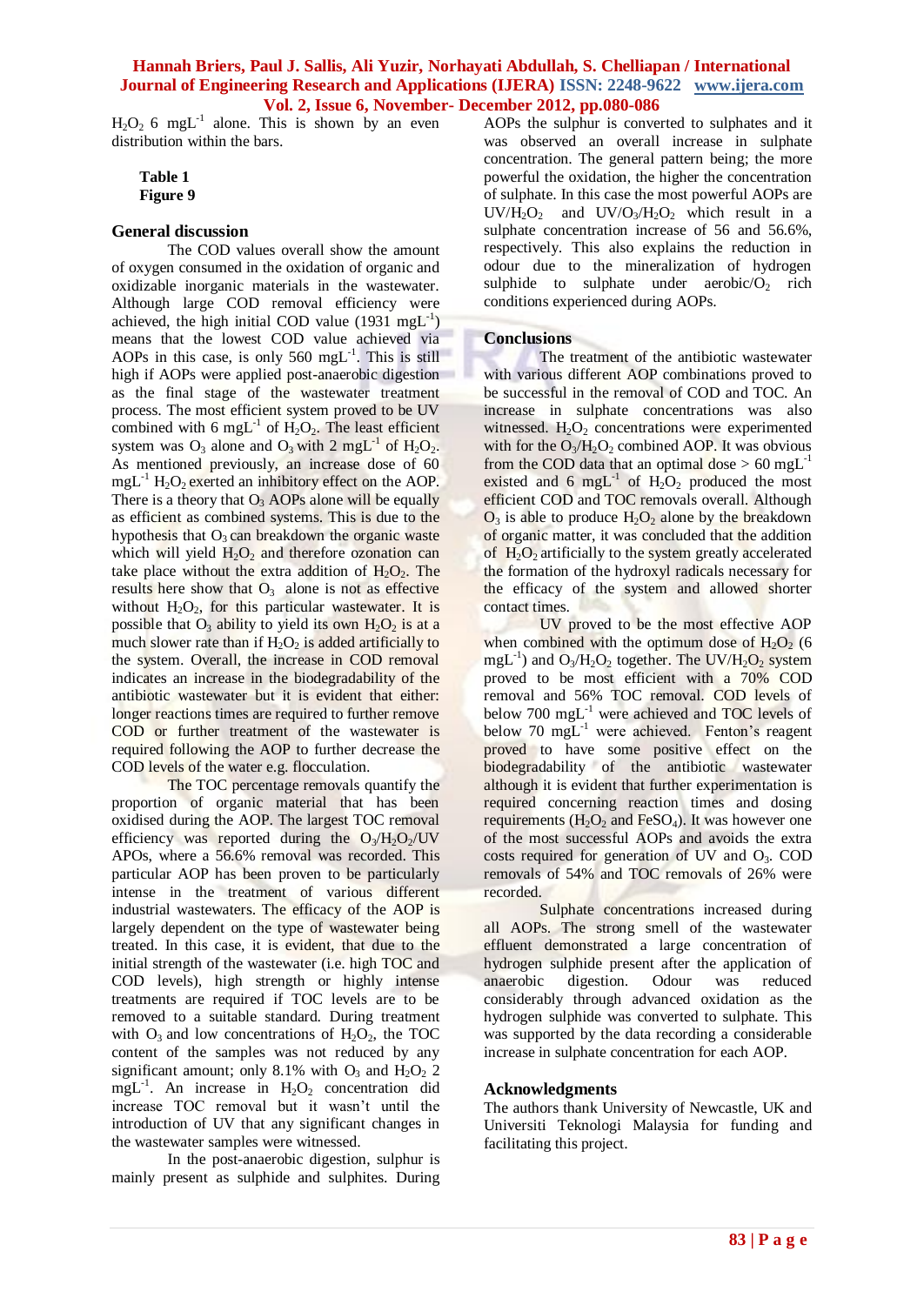# **References**

- 1. Parsons P., Advanced oxidation processes for water and wastewater treatment, IWA Publishing, London **(2004)**
- 2. Kűmmerer K., Pharmaceuticals in the environment-sources, fates, effects and risks, Springer Publishing **(2001)**
- 3. Lanzky P.L. and Halling-Sorensen B., The toxic effect of the antibiotic metronidazole on aquatic organisms, Chemosphere, 35, 2553-2561 **(1997)**
- 4. Kasprzyk-Hordern B., Catalytic ozonation and methods of enhancing molecular ozone reactions in water treatment, Applied Catalysis B: Environmental, 46, 639-669 **(2003)**
- 5. Andreozzi R., Caprio V., Insola A., Marotta R. and Sanchirico R., Advanced oxidation processes for the treatment of mineral oil contaminated wastewaters, Water Research, 34, 620-628 **(2000)**
- 6. Jones O.A.H., Voulvoulis N. and Lester J.N., Aquatic environmental assessment of the top 25 prescription pharmaceuticals, Water Research, 36, 5013-5022 **(2002)**
- 7. Zhu W., Yang Z. and Wang L., Application of ferrous hydrogen peroxide for the treatment of DSD-acid manufacturing process wastewater, Water Research, 35, 2087-2091**(2001)**
- 8. Gulyas H., Von Bismarck R. and Hemmerling L., Treatment of industrial wastewaters with ozone/hydrogen peroxide, Water Science and Technology, 7, 127- 134 **(1995)**
- 9. Mcardell C.S., Molnar E., Suter M.J.F. and Giger W., Occurrence and fate of macrolide antibiotics in wastewater treatment plants and in the Glatt Valley Watershed, Switzerland, Environmental Science and Technology, 37, 5479-5486 **(2003)**
- 10. Ternes T.A., Stűber J., Herrmann N., Mcdowell D., Ried A., Kampmann M. and Teiser B., Ozonation: a tool for removal of pharmaceuticals, contrast media and musk fragrances from wastewater?, Water Research, 37, 1976-1982 **(2003)**
- 11. Arslan-Alaton I. and Dogruel S., Pretreatment of penicillin formulation effluent by advanced oxidation processes, Journal of Hazardous Materials, **(2004)**
- 12. Esplugas S., Gimémez J., Contreras S., Pascual E. and Rodriguez M., Comparison of different advanced oxidation processes for phenol degradation, Water Research, 36, 1034-1042 **(2002)**
- 13. APHA, Standard Methods for Examination of Water and Wastewater,

16th eds. Washington, D.C., American Public Health Association, **(1985)**

- 14. Balcioğlu I. A. and Őtker M., Treatment of pharmaceutical wastewater containing antibiotics by  $o_3$  and  $o_3/h_2o_2$  processes, Chemosphere, 50, 85-95 **(2003)**
- 15. Panizza M. and Cerisola G., Removal of organic pollutants from industrial wastewater by electrogenerated fenton's reagent, Water Research, 35, 3987-3992 **(2001)**



Figure 1: COD reduction for  $O_3$  and varied concentrations of  $H_2O_2$ 



Figure 2: TOC reduction for  $O_3$  and varied doses of  $H_2O_2$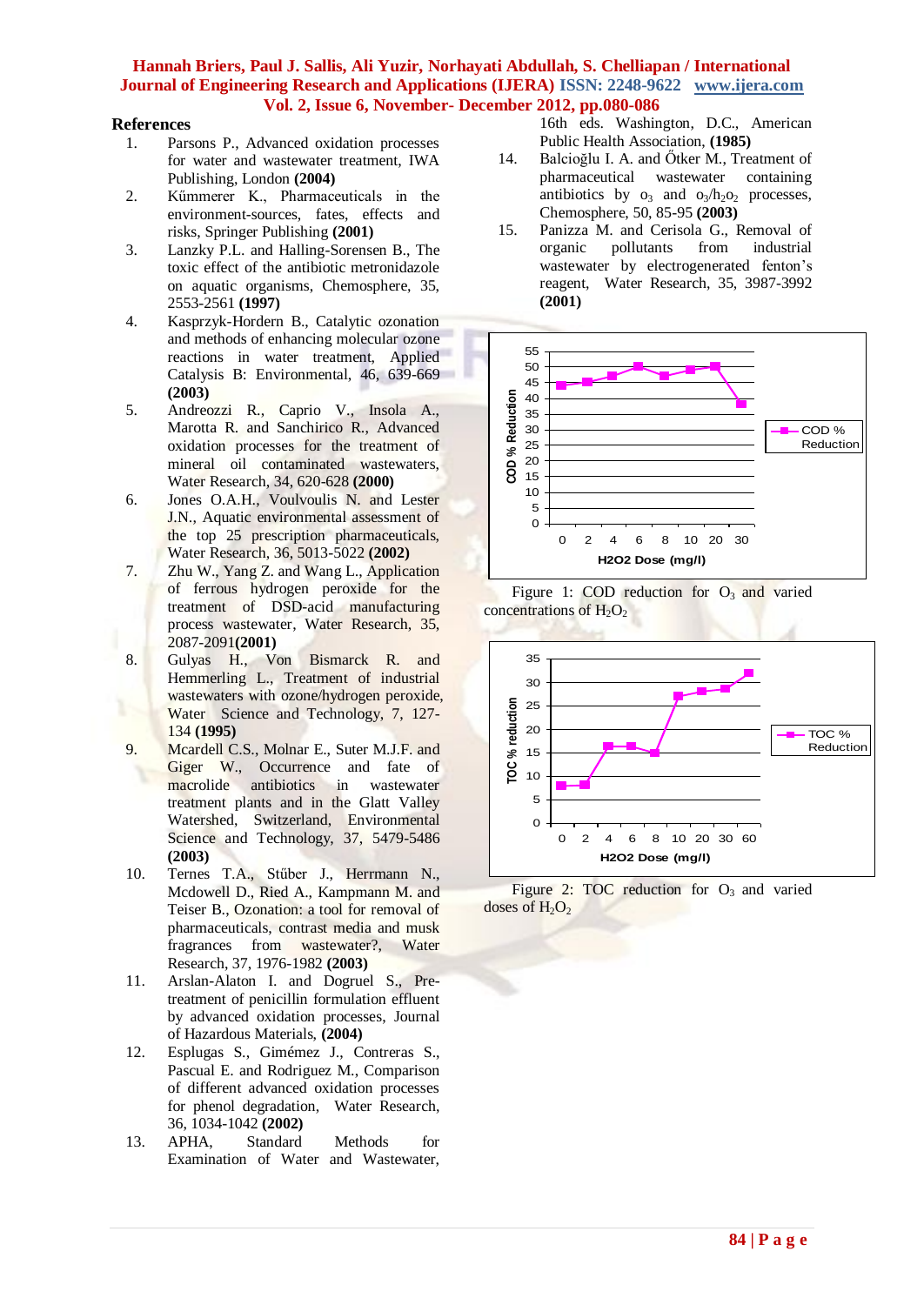

concentrations of  $H_2O_2$ 



Figure 4: COD profile for UV combined AOPs



Figure 5: COD reduction profile for UV combined AOPs

Figure 6: TOC profile for UV combined AOPs



 $+$ UV

UV/Ozone

UV/H2O2 6mg/l

UV/H2O2 20mg/l

UV/H2O2 6mg/l /Ozone





Figure 8: Sulphate profile for UV combined AOPs